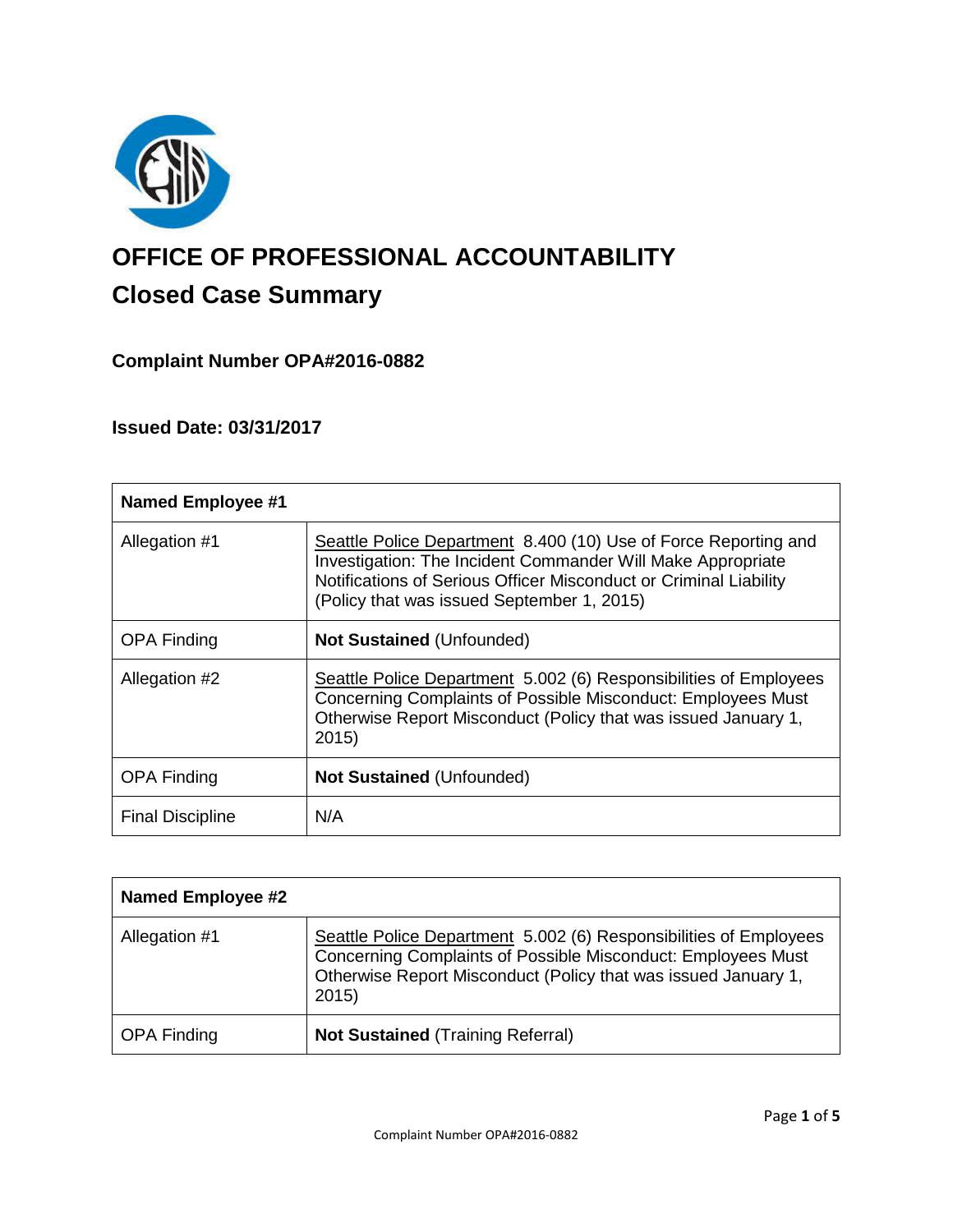| Allegation #2           | Seattle Police Department 8.400-POL-3 (3) Use of Force: The<br>Sergeant Will Make Appropriate Notifications When He or She<br>Believes that Criminal Conduct or Serious Misconduct May Have<br>Occurred (Policy that was issued September 1, 2015) |
|-------------------------|----------------------------------------------------------------------------------------------------------------------------------------------------------------------------------------------------------------------------------------------------|
| <b>OPA Finding</b>      | <b>Not Sustained (Unfounded)</b>                                                                                                                                                                                                                   |
| <b>Final Discipline</b> | N/A                                                                                                                                                                                                                                                |

| <b>Named Employee #3</b> |                                                                                                                                                                                                             |
|--------------------------|-------------------------------------------------------------------------------------------------------------------------------------------------------------------------------------------------------------|
| Allegation #1            | Seattle Police Department 5.002 (6) Responsibilities of Employees<br>Concerning Complaints of Possible Misconduct: Employees Must<br>Otherwise Report Misconduct (Policy that was issued January 1,<br>2015 |
| <b>OPA Finding</b>       | <b>Not Sustained (Unfounded)</b>                                                                                                                                                                            |
| <b>Final Discipline</b>  | N/A                                                                                                                                                                                                         |

| Named Employee #4       |                                                                                                                                                                                                             |
|-------------------------|-------------------------------------------------------------------------------------------------------------------------------------------------------------------------------------------------------------|
| Allegation #1           | Seattle Police Department 5.002 (6) Responsibilities of Employees<br>Concerning Complaints of Possible Misconduct: Employees Must<br>Otherwise Report Misconduct (Policy that was issued January 1,<br>2015 |
| <b>OPA Finding</b>      | <b>Not Sustained (Unfounded)</b>                                                                                                                                                                            |
| <b>Final Discipline</b> | N/A                                                                                                                                                                                                         |

| <b>Named Employee #5</b> |                                                                                                                                                                                                             |
|--------------------------|-------------------------------------------------------------------------------------------------------------------------------------------------------------------------------------------------------------|
| Allegation #1            | Seattle Police Department 5.002 (6) Responsibilities of Employees<br>Concerning Complaints of Possible Misconduct: Employees Must<br>Otherwise Report Misconduct (Policy that was issued January 1,<br>2015 |
| <b>OPA Finding</b>       | <b>Not Sustained (Unfounded)</b>                                                                                                                                                                            |
| <b>Final Discipline</b>  | N/A                                                                                                                                                                                                         |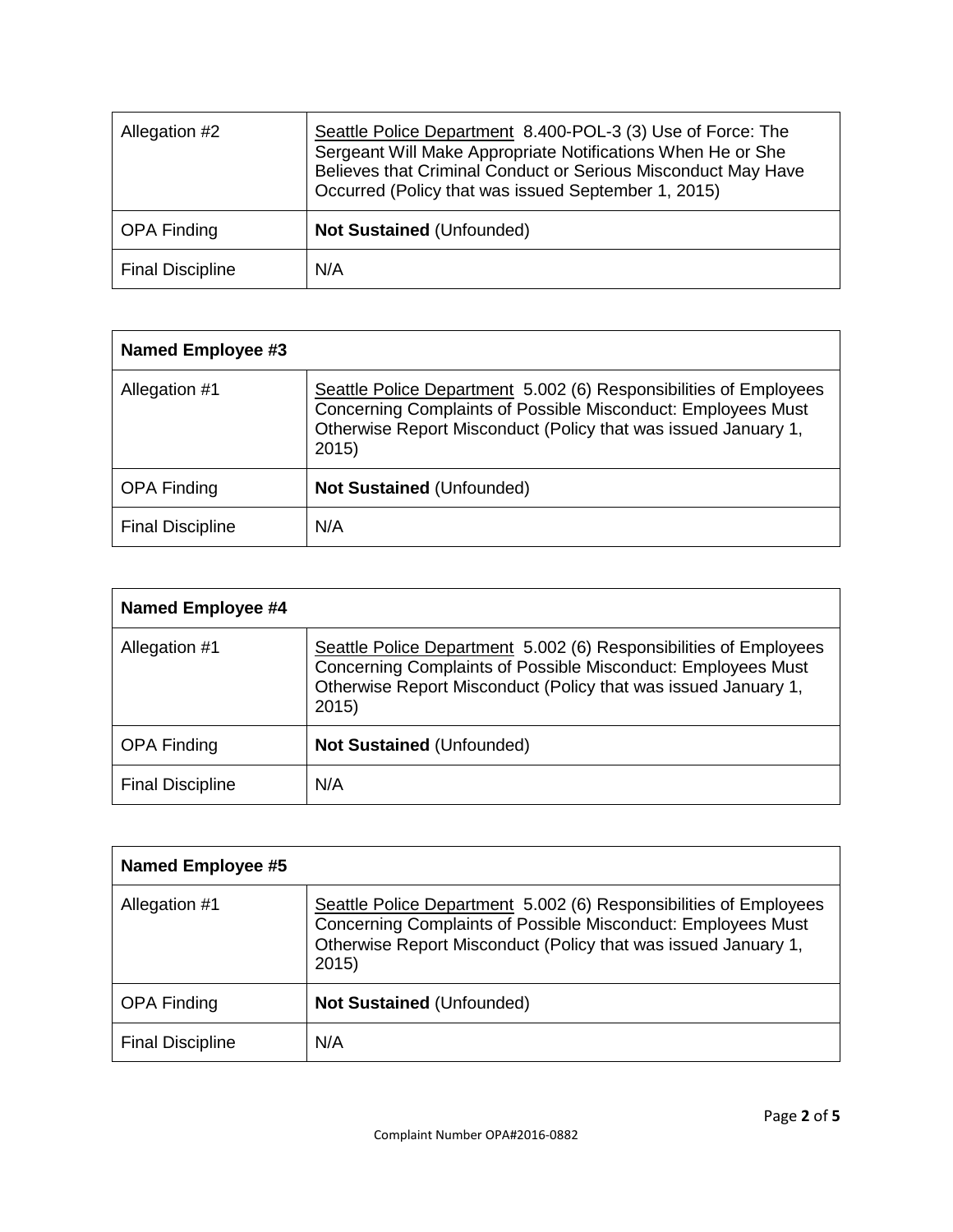#### **INCIDENT SYNOPSIS**

The Named Employees were involved in the arrest of a subject.

#### **COMPLAINT**

The complainant, the Force Review Unit, alleged that Named Employee #1 may have violated policy by not properly reporting a possible out of policy use of force. Upon review of a referral from the Force Review Unit, OPA added Named Employees #2, #3, #4, and #5 for violation of policy by not properly reporting a possible out of policy use of force.

#### **INVESTIGATION**

The OPA investigation included the following actions:

- 1. Review of the complaint memo
- 2. Review of In-Car Videos (ICV)
- 3. Search for and review of all relevant records and other evidence
- 4. Interviews of SPD employees

#### **ANALYSIS AND CONCLUSION**

The preponderance of the evidence showed that Named Employee #1 concluded that the use of force was consistent with policy. Taking what Named Employee #1 knew or should have known at the time, this conclusion was not unreasonable. Based on this conclusion, Named Employee #1 was under no obligation to report series officer misconduct or criminal liability.

The preponderance of the evidence showed that Named Employee #1 was not aware of any complaint having been made by the subject concerning the force used against him. As such, Named Employee #1 had no obligation to report this.

The OPA investigation showed that the subject made statements to Named Employee #2 expressing his displeasure at having been arrested and injured by officers. The subject stated that he was in fear of his life because of how the officers treated him. While the subject never used the word "complaint," it seemed clear from the ICV of his interaction with Named Employee #2 that the subject was objecting to being struck in his face and body by the officers.

The preponderance of the evidence showed that Named Employee #2 concluded that the use of force was consistent with policy. Taking what Named Employee #2 knew or should have known at the time, this conclusion was not unreasonable. Based on this conclusion, Named Employee #2 was under no obligation to report series officer misconduct or criminal liability.

The preponderance of the evidence from this investigation showed that Named Employees #3, #4, and #5 were not aware of any complaint expressed by the subject, nor did Named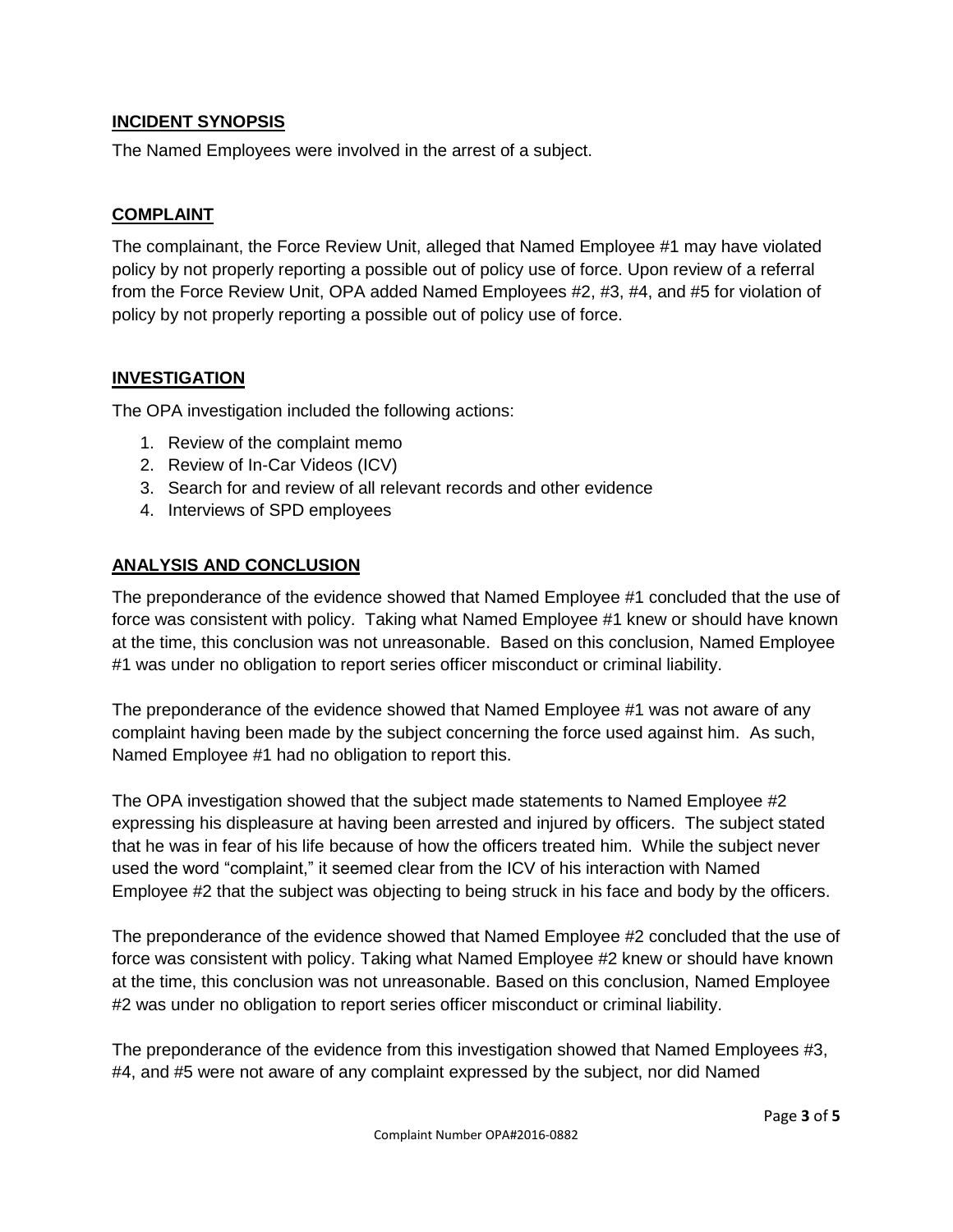Employees have independent knowledge regarding any potential misconduct requiring them to notify their supervisor or OPA.

## **FINDINGS**

#### **Named Employee #1**

#### Allegation #1

A preponderance of the evidence showed that Named Employee #1 was under no obligation to report serious officer misconduct or criminal liability. Therefore a finding of **Not Sustained** (Unfounded) was issued for *Use of Force Reporting and Investigation: The Incident Commander Will Make Appropriate Notifications of Serious Officer Misconduct or Criminal Liability.*

#### Allegation #2

A preponderance of the evidence showed that Named Employee #1 was not aware of any complaint having been made by the subject concerning the force used against him. therefore a finding of **Not Sustained** (Unfounded) was issued for *Responsibilities of Employees Concerning Complaints of Possible Misconduct: Employees Must Otherwise Report Misconduct.*

#### **Named Employee #2**

#### Allegation #1

The evidence showed that the Named Employee would benefit from additional training. Therefore a finding of **Not Sustained** (Training Referral) was issued for *Responsibilities of Employees Concerning Complaints of Possible Misconduct: Employees Must Otherwise Report Misconduct.*

**Required Training:** Named Employee #2's supervisor should remind Named Employee #2 of the importance of listening to what people say when screening an arrest or interviewing the subject of Type II Use of Force. Clear expressions of displeasure, anger, objection or outrage over officers' actions may be considered a complaint. If so, the 180-day investigative time limit begins at that time and it is any supervisor's obligation to refer the matter to OPA or his/her supervisor as soon as possible. When in doubt, a supervisor may contact the OPA Lieutenant to determine if the matter needs to be referred to OPA.

## Allegation #2

A preponderance of the evidence showed that Named Employee #2 was under no obligation to report serious officer misconduct or criminal liability. Therefore a finding of **Not Sustained** (Unfounded) was issued for *Use of Force: The Sergeant Will Make Appropriate Notifications When He or She Believes that Criminal Conduct or Serious Misconduct May Have Occurred,*

## **Named Employees #3, #4, and #5**

#### Allegation #1

A preponderance of the evidence showed that the Named Employees were not aware of any complaint expressed by the subject, nor did the Named Employees have independent knowledge regarding any potential misconduct requiring them to notify their supervisor or OPA.